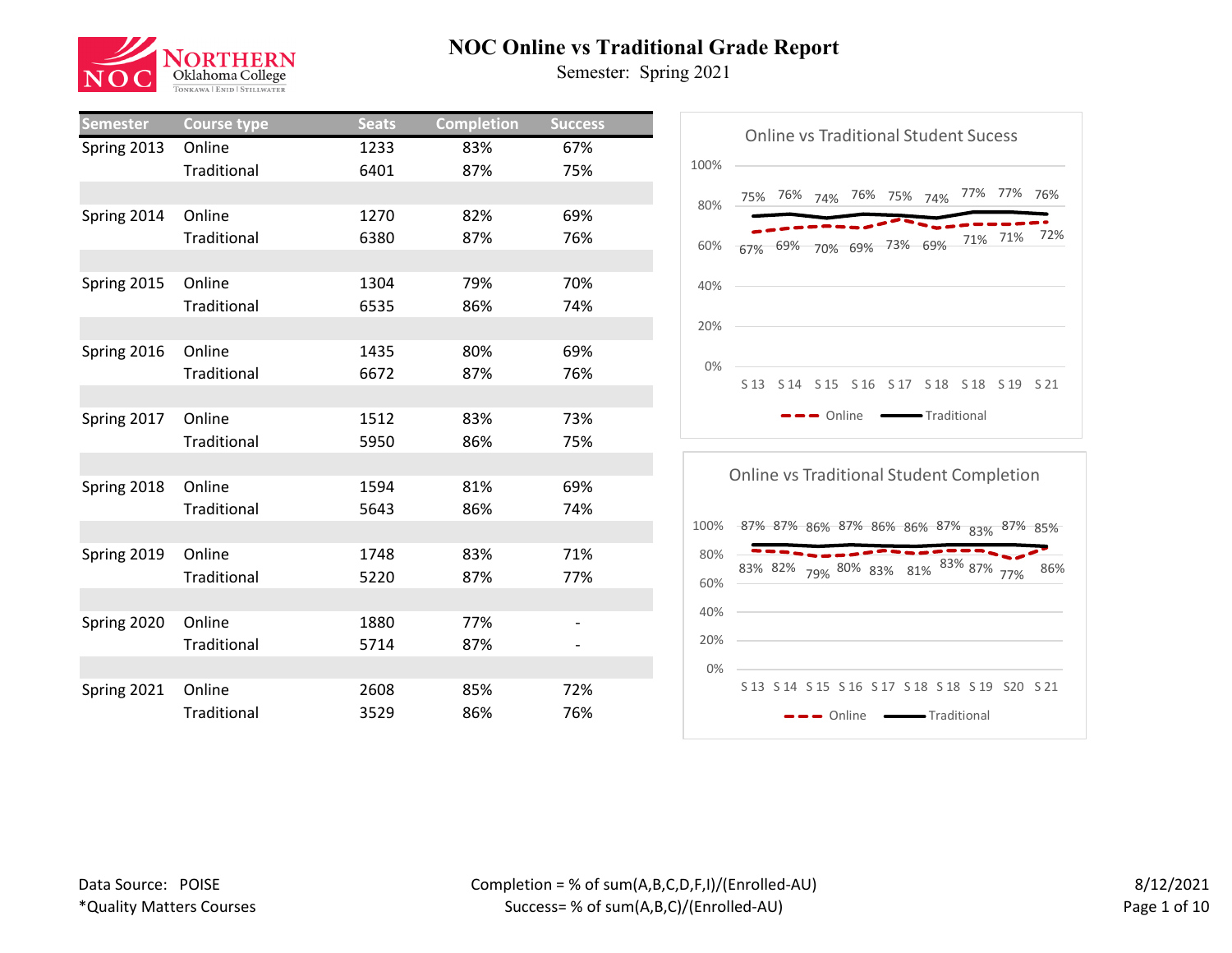

| Semester    | # Online Courses                                 | Enrolled       | Seats          | $\overline{\mathsf{A}}$ | B              | $\mathsf{C}$   | D            | F.             | W              | <b>AW</b>    | <b>AU</b>    |                | <b>Completion</b> | Success |
|-------------|--------------------------------------------------|----------------|----------------|-------------------------|----------------|----------------|--------------|----------------|----------------|--------------|--------------|----------------|-------------------|---------|
| Spring 2021 |                                                  |                |                |                         |                |                |              |                |                |              |              |                |                   |         |
|             | Enrolled in 1 online                             | 646            | 646            | 254                     | 138            | 102            | 27           | 31             | 64             | 29           | $\mathbf 0$  | $\mathbf{1}$   | 86%               | 77%     |
|             | Enrolled in 2                                    | 379            | 758            | 321                     | 158            | 82             | 40           | 51             | 81             | 25           | $\mathbf 0$  | $\mathbf 0$    | 86%               | 74%     |
|             | Enrolled in 3                                    | 179            | 537            | 196                     | 113            | 79             | 29           | 48             | 48             | 22           | 0            | $\overline{2}$ | 87%               | 73%     |
|             | Enrolled in 4                                    | 113            | 452            | 130                     | 89             | 54             | 28           | 45             | 75             | 31           | $\mathbf 0$  | $\pmb{0}$      | 77%               | 60%     |
|             | Enrolled in 5 or more                            | 42             | 215            | 95                      | 49             | 19             | 20           | 9              | 18             | 5            | $\pmb{0}$    | $\pmb{0}$      | 90%               | 76%     |
|             | Total                                            | 1359           | 2608           | 996                     | 547            | 336            | 144          | 184            | 286            | 112          | $\mathbf{0}$ | $\overline{3}$ | 85%               | 72%     |
|             |                                                  |                |                |                         |                |                |              |                |                |              |              |                |                   |         |
|             |                                                  |                |                |                         |                |                |              |                |                |              |              |                |                   |         |
| Semester    | <b>Demographics of</b><br><b>Online Students</b> | Enrolled       | Seats          | $\mathbf{A}$            | $\overline{B}$ | $\mathsf{C}$   | D            | F.             | W              | <b>AW</b>    | <b>AU</b>    |                | Completion        | Success |
| Spring 2021 |                                                  |                |                |                         |                |                |              |                |                |              |              |                |                   |         |
|             | American<br>Indian/Alaska Native                 | 227            | 446            | 158                     | 91             | 64             | 28           | 36             | 47             | 21           | $\pmb{0}$    | $\mathbf{1}$   | 85%               | 70%     |
|             | Asian                                            | 17             | 28             | 21                      | $\overline{2}$ | $\overline{2}$ | $\mathbf{1}$ | $\overline{2}$ | $\pmb{0}$      | $\pmb{0}$    | $\mathbf 0$  | $\mathbf 0$    | 100%              | 89%     |
|             | <b>Black/African American</b>                    | 49             | 95             | 21                      | 22             | 12             | 8            | 13             | 13             | 6            | 0            | 0              | 80%               | 58%     |
|             | <b>Native</b><br>Hawaiian/Pacific                | $\overline{2}$ | $\overline{4}$ | $\pmb{0}$               | $\pmb{0}$      | $\pmb{0}$      | $\mathbf{1}$ | $\mathbf{1}$   | $\overline{2}$ | 0            | $\mathbf 0$  | $\mathbf 0$    | 50%               | 0%      |
|             | Hispanic/Latino                                  | 123            | 236            | 77                      | 46             | 34             | 11           | 25             | 24             | 19           | 0            | 0              | 82%               | 67%     |
|             | White                                            | 884            | 1687           | 679                     | 369            | 212            | 90           | 98             | 181            | 56           | $\mathbf 0$  | $\overline{2}$ | 86%               | 75%     |
|             | Unknown                                          | 11             | 18             | 12                      | 3              | $\mathbf{1}$   | 0            | $\mathbf{1}$   | 0              | $\mathbf{1}$ | 0            | 0              | 94%               | 89%     |
|             | Non-Resident/Alien                               | 10             | 18             | 9                       | $\overline{2}$ | $\mathbf{1}$   | $\mathbf 0$  | $\mathbf{1}$   | $\overline{2}$ | 3            | $\mathbf 0$  | $\mathbf 0$    | 72%               | 67%     |
|             | Two races or more                                | 36             | 76             | 19                      | 12             | 10             | 5            | $\overline{7}$ | 17             | 6            | 0            | 0              | 70%               | 54%     |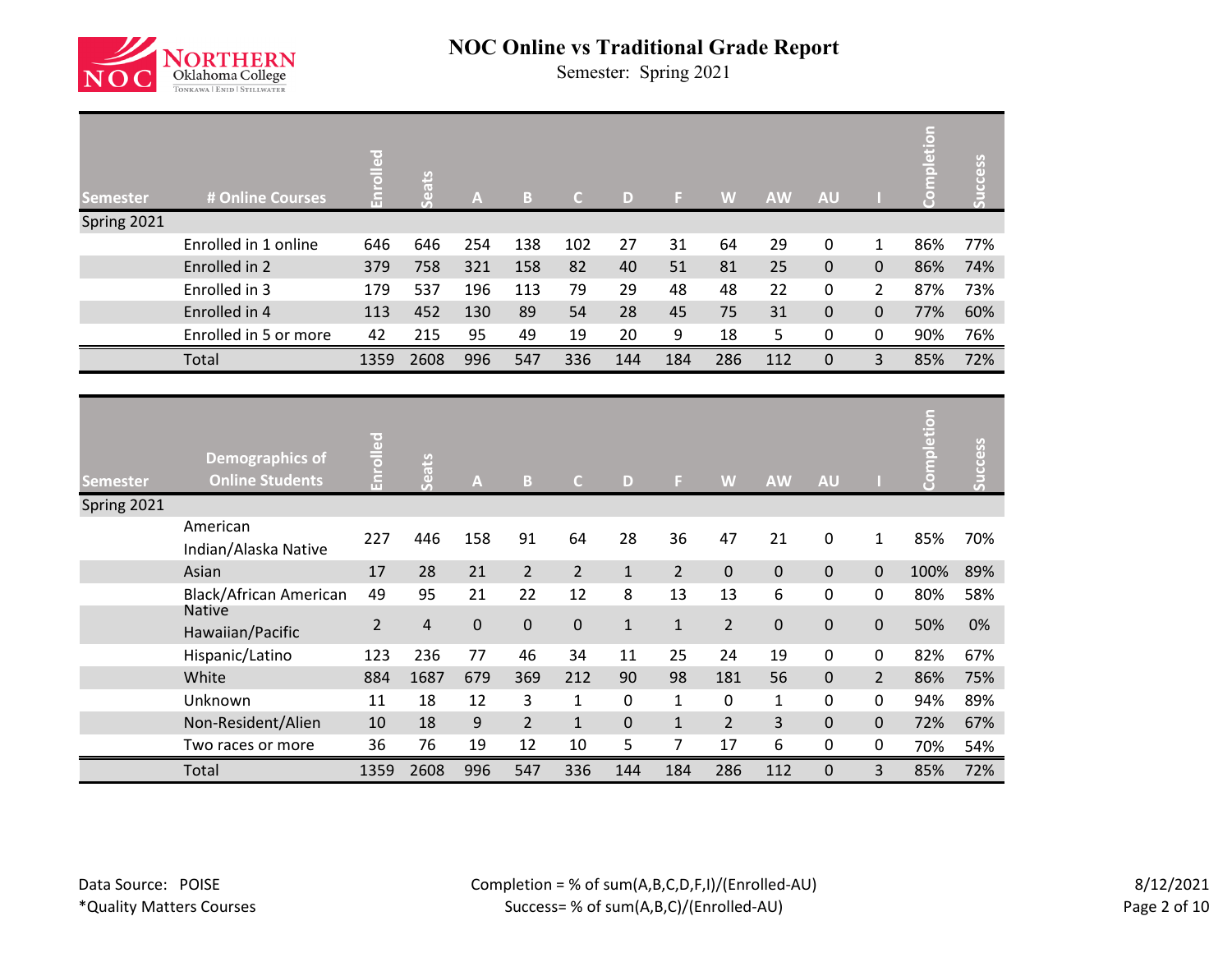

| <b>Course</b>    | <b>Type</b> | Credit hours   | ections        | Enrolled                 | <b>Avg Class Size</b>    | <b>Credit Hours</b><br>Generated | $\mathbf{A}$             | $\mathbf{B}$             | $\mathsf{C}$             | D                        | F.             | W                            | <b>AW</b>                | <b>AU</b>                |                  | pletion<br>8 | Success                  |
|------------------|-------------|----------------|----------------|--------------------------|--------------------------|----------------------------------|--------------------------|--------------------------|--------------------------|--------------------------|----------------|------------------------------|--------------------------|--------------------------|------------------|--------------|--------------------------|
| ACCT 2103*       | Online      | $\overline{3}$ | $\mathbf{1}$   | 26                       | 26                       | 78                               | $\mathbf{1}$             | 5                        | $\overline{2}$           | $\overline{2}$           | $\overline{2}$ | 9                            | 5                        | $\pmb{0}$                | $\mathbf 0$      | 46%          | 31%                      |
|                  | Traditional | 3              | 3              | 71                       | 24                       | 213                              | 29                       | 21                       | $\overline{7}$           | 6                        | 4              | 4                            | $\mathbf 1$              | 0                        | 0                | 94%          | 80%                      |
|                  |             |                |                |                          |                          |                                  |                          |                          |                          |                          |                |                              |                          |                          |                  |              |                          |
| <b>ACCT 2123</b> | Online      | 3              | $\mathbf{1}$   | 7                        | $\overline{7}$           | 21                               | 5                        | $\pmb{0}$                | $\mathbf{1}$             | $\pmb{0}$                | $\mathbf{1}$   | $\mathbf 0$                  | 0                        | 0                        | $\mathbf 0$      | 100%         | 86%                      |
|                  | Traditional | $\overline{3}$ | $\pmb{0}$      | $\overline{\phantom{a}}$ |                          | $\overline{\phantom{a}}$         | $\overline{\phantom{a}}$ | $\overline{\phantom{a}}$ | $\overline{\phantom{a}}$ | $\overline{\phantom{a}}$ |                | $\qquad \qquad \blacksquare$ | $\overline{\phantom{a}}$ | $\overline{\phantom{a}}$ |                  |              | $\sim 100$               |
|                  |             |                |                |                          |                          |                                  |                          |                          |                          |                          |                |                              |                          |                          |                  |              |                          |
| ACCT 2203*       | Online      | 3              | $\mathbf{1}$   | 24                       | 24                       | 72                               | 5                        | $\sqrt{6}$               | 5                        | $\overline{4}$           | $\mathbf 0$    | 3                            | $\mathbf{1}$             | $\pmb{0}$                | $\mathbf 0$      | 83%          | 67%                      |
|                  | Traditional | 3              | 3              | 53                       | 18                       | 159                              | 27                       | 14                       | 6                        | $\mathbf{1}$             | $\overline{2}$ | $\overline{2}$               | $\mathbf 1$              | 0                        | $\boldsymbol{0}$ | 94%          | 89%                      |
|                  |             |                |                |                          |                          |                                  |                          |                          |                          |                          |                |                              |                          |                          |                  |              |                          |
| ART 1113*        | Online      | 3              | 3              | 71                       | 24                       | 213                              | 6                        | 13                       | 17                       | 9                        | 13             | 13                           | 0                        | $\pmb{0}$                | $\mathbf 0$      | 82%          | 51%                      |
|                  | Traditional | 3              | $\overline{3}$ | 28                       | 9                        | 84                               | 17                       | 6                        | $\mathbf{1}$             | $\overline{4}$           | $\mathbf 0$    | $\boldsymbol{0}$             | $\mathbf 0$              | 0                        | $\mathbf 0$      | 100%         | 86%                      |
|                  |             |                |                |                          |                          |                                  |                          |                          |                          |                          |                |                              |                          |                          |                  |              |                          |
| BADM 1103*       | Online      | 3              | $\overline{2}$ | 39                       | 20                       | 117                              | $\,8\,$                  | $10\,$                   | 6                        | 4                        | 4              | $\overline{3}$               | $\sqrt{4}$               | 0                        | $\mathbf 0$      | 82%          | 62%                      |
|                  | Traditional | 3              | $\overline{2}$ | 50                       | 25                       | 150                              | 12                       | 13                       | 14                       | 5                        | $\mathbf{1}$   | 5                            | $\pmb{0}$                | 0                        | $\mathbf 0$      | 90%          | 78%                      |
|                  |             |                |                |                          |                          |                                  |                          |                          |                          |                          |                |                              |                          |                          |                  |              |                          |
| BADM 1113*       | Online      | 3              | 3              | 81                       | 27                       | 243                              | 32                       | 9                        | 8                        | 6                        | 5              | 11                           | 10                       | 0                        | 0                | 74%          | 60%                      |
|                  | Traditional | 3              | 11             | 146                      | 13                       | 438                              | 66                       | 29                       | 19                       | $\overline{4}$           | $\overline{4}$ | 12                           | 12                       | 0                        | $\mathbf 0$      | 84%          | 78%                      |
|                  |             |                |                |                          |                          |                                  |                          |                          |                          |                          |                |                              |                          |                          |                  |              |                          |
| <b>BADM 2113</b> | Online      | 3              | $\mathbf{1}$   | 28                       | 28                       | 84                               | 14                       | $\overline{7}$           | 5                        | $\mathbf{1}$             | $\pmb{0}$      | $\mathbf{1}$                 | $\pmb{0}$                | $\pmb{0}$                | $\pmb{0}$        | 96%          | 93%                      |
|                  | Traditional | 3              | $\mathbf 0$    |                          |                          | $\overline{\phantom{a}}$         | $\overline{\phantom{a}}$ | $\overline{a}$           |                          |                          |                |                              | $\overline{a}$           |                          |                  |              |                          |
|                  |             |                |                |                          |                          |                                  |                          |                          |                          |                          |                |                              |                          |                          |                  |              |                          |
| <b>BADM 2313</b> | Online      | 3              | $\mathbf{1}$   | 13                       | 13                       | 39                               | $\bf 8$                  | 3                        | $\overline{2}$           | $\mathbf 0$              | 0              | $\pmb{0}$                    | 0                        | 0                        | $\mathbf 0$      | 100%         | 100%                     |
|                  | Traditional | 3              | $\mathbf{0}$   | $\overline{\phantom{a}}$ | $\overline{\phantom{a}}$ | $\overline{\phantom{a}}$         | $\overline{\phantom{a}}$ | $\overline{\phantom{a}}$ |                          |                          |                | $\overline{\phantom{a}}$     | $\overline{\phantom{a}}$ | $\overline{\phantom{a}}$ |                  |              | $\overline{\phantom{a}}$ |
|                  |             |                |                |                          |                          |                                  |                          |                          |                          |                          |                |                              |                          |                          |                  |              |                          |
| BIOL 1114*       | Online      | 4              | 5              | 87                       | 17                       | 348                              | 27                       | 22                       | 9                        | 5                        | 11             | 8                            | 4                        | 0                        | $\mathbf{1}$     | 86%          | 67%                      |
|                  | Traditional | 4              | 9              | 140                      | 16                       | 560                              | 33                       | 45                       | 25                       | 8                        | 12             | 15                           | $\mathbf 1$              | 0                        | 1                | 89%          | 74%                      |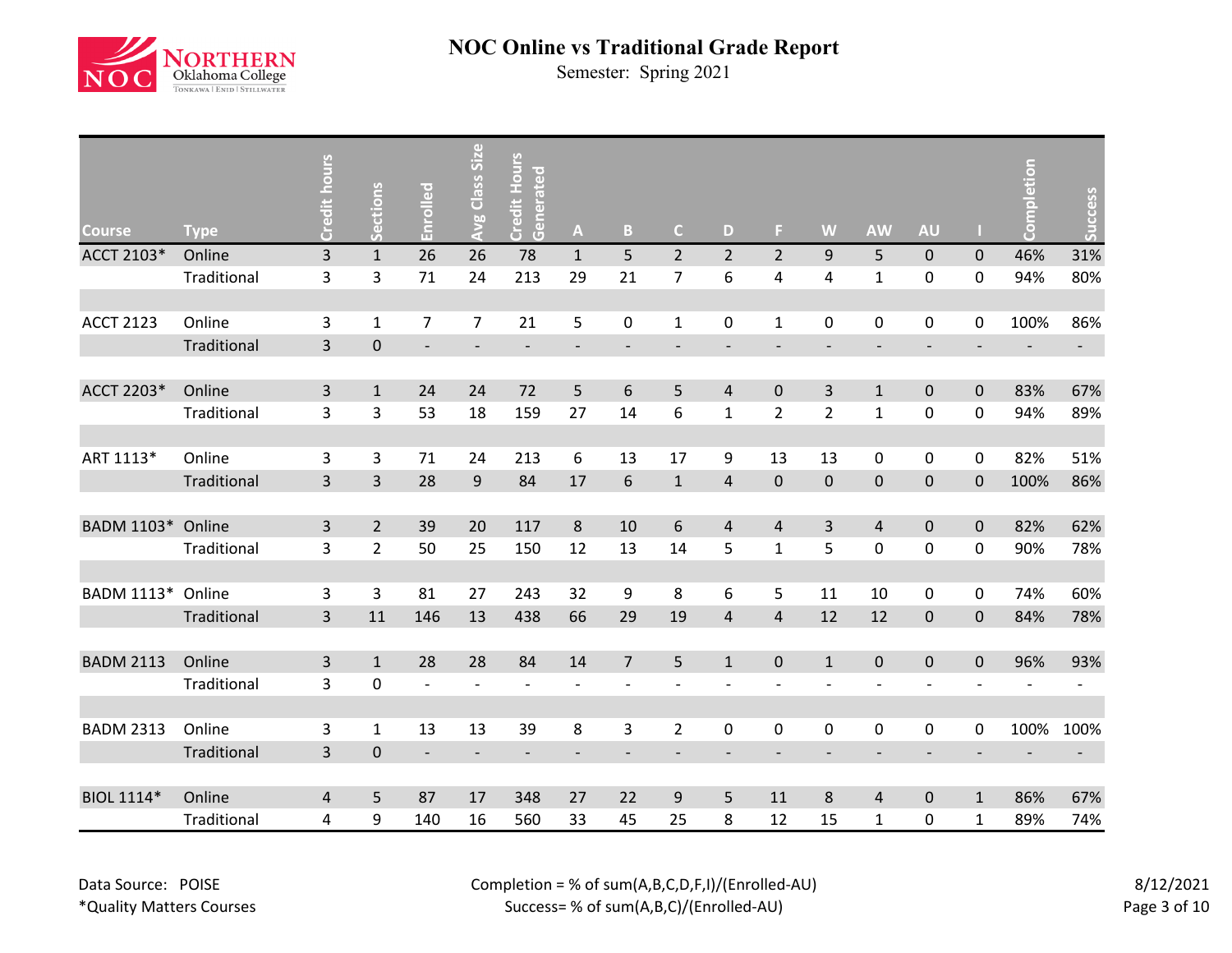

| <b>Course</b>    | <b>Type</b> | <b>Credit hours</b>     | Sections       | Enrolled                 | Class Siz<br>Avg         | <b>Credit Hours</b><br>Generated | $\mathbf{A}$             | B                        | $\overline{C}$ | D            | F              | W                        | <b>AW</b>                | <b>AU</b>                |              | pletion<br>၉             | Success |
|------------------|-------------|-------------------------|----------------|--------------------------|--------------------------|----------------------------------|--------------------------|--------------------------|----------------|--------------|----------------|--------------------------|--------------------------|--------------------------|--------------|--------------------------|---------|
| BIOL 1214*       | Online      | 4                       | $\overline{2}$ | 41                       | 21                       | 164                              | 21                       | 12                       | 5              | $\mathbf{0}$ | $\mathbf{1}$   | $\overline{2}$           | $\pmb{0}$                | $\mathbf 0$              | $\mathbf 0$  | 95%                      | 93%     |
|                  | Traditional | 4                       | $\overline{2}$ | 21                       | 11                       | 84                               | $\overline{7}$           | $\overline{\mathbf{4}}$  | 4              | 4            | 0              | $\overline{2}$           | $\pmb{0}$                | 0                        | 0            | 90%                      | 71%     |
|                  |             |                         |                |                          |                          |                                  |                          |                          |                |              |                |                          |                          |                          |              |                          |         |
| <b>BIOL 2124</b> | Online      | 4                       | 1              | 19                       | 19                       | 76                               | 0                        | $\overline{2}$           | 1              | 3            | 4              | 9                        | 0                        | 0                        | 0            | 53%                      | 16%     |
|                  | Traditional | $\overline{\mathbf{4}}$ | 3              | 38                       | 13                       | 152                              | $\,8\,$                  | 14                       | 10             | $\pmb{0}$    | $\mathbf{1}$   | 5                        | $\pmb{0}$                | $\pmb{0}$                | $\mathbf 0$  | 87%                      | 84%     |
|                  |             |                         |                |                          |                          |                                  |                          |                          |                |              |                |                          |                          |                          |              |                          |         |
| <b>BIOL 2214</b> | Online      | 4                       | $\overline{2}$ | 36                       | 18                       | 144                              | $\overline{3}$           | $\overline{2}$           | $\overline{7}$ | $\pmb{0}$    | $\overline{2}$ | 18                       | $\overline{3}$           | $\mathsf{O}\xspace$      | $\mathbf{1}$ | 42%                      | 33%     |
|                  | Traditional | 4                       | 3              | 35                       | 12                       | 140                              | 5                        | 11                       | 8              | 3            | $\mathbf{1}$   | 6                        | $\mathbf 1$              | 0                        | 0            | 80%                      | 69%     |
|                  |             |                         |                |                          |                          |                                  |                          |                          |                |              |                |                          |                          |                          |              |                          |         |
| <b>CHDV 1023</b> | Online      | 3                       | $\mathbf{1}$   | 33                       | 33                       | 99                               | 11                       | 4                        | 4              | 3            | $\overline{2}$ | 5                        | 4                        | $\pmb{0}$                | 0            | 73%                      | 58%     |
|                  | Traditional | $\overline{3}$          | $\pmb{0}$      | $\overline{\phantom{a}}$ |                          | $\overline{\phantom{a}}$         | $\overline{\phantom{a}}$ |                          |                |              |                |                          |                          |                          |              |                          | e i     |
|                  |             |                         |                |                          |                          |                                  |                          |                          |                |              |                |                          |                          |                          |              |                          |         |
| <b>CHDV 1053</b> | Online      | 3                       | $\mathbf{1}$   | 18                       | 18                       | 54                               | $\bf 8$                  | $\overline{4}$           | $\pmb{0}$      | $\mathbf 0$  | $\mathbf{1}$   | $\overline{3}$           | $\overline{2}$           | $\pmb{0}$                | $\pmb{0}$    | 72%                      | 67%     |
|                  | Traditional | 3                       | $\pmb{0}$      | $\overline{a}$           |                          | $\overline{\phantom{a}}$         | $\overline{\phantom{a}}$ | $\overline{\phantom{0}}$ |                |              |                |                          | $\overline{\phantom{a}}$ |                          |              |                          |         |
|                  |             |                         |                |                          |                          |                                  |                          |                          |                |              |                |                          |                          |                          |              |                          |         |
| <b>CHDV 2013</b> | Online      | 3                       | $\mathbf{1}$   | 26                       | 26                       | 78                               | 10                       | 3                        | 4              | 3            | $\mathbf{1}$   | 4                        | $\mathbf 1$              | $\pmb{0}$                | 0            | 81%                      | 65%     |
|                  | Traditional | 3                       | $\pmb{0}$      | $\overline{\phantom{a}}$ | $\overline{\phantom{a}}$ | $\overline{\phantom{a}}$         | $\overline{\phantom{a}}$ | $\overline{\phantom{a}}$ |                |              |                | $\overline{\phantom{a}}$ | $\overline{\phantom{a}}$ |                          |              |                          | $\sim$  |
|                  |             |                         |                |                          |                          |                                  |                          |                          |                |              |                |                          |                          |                          |              |                          |         |
| <b>CHDV 2023</b> | Online      | $\overline{3}$          | $\mathbf{1}$   | 14                       | 14                       | 42                               | $\,8\,$                  | $\mathbf{1}$             | $\overline{2}$ | $\mathbf{1}$ | $\mathbf{1}$   | $\mathbf{1}$             | $\pmb{0}$                | $\mathsf{O}\xspace$      | $\mathbf 0$  | 93%                      | 79%     |
|                  | Traditional | 3                       | $\mathbf 0$    | $\overline{a}$           |                          |                                  |                          | $\overline{a}$           |                |              |                |                          | $\overline{a}$           |                          |              |                          |         |
|                  |             |                         |                |                          |                          |                                  |                          |                          |                |              |                |                          |                          |                          |              |                          |         |
| <b>CHDV 2143</b> | Online      | 3                       | $\mathbf{1}$   | 4                        | 4                        | 12                               | 4                        | $\pmb{0}$                | 0              | $\mathbf 0$  | 0              | $\pmb{0}$                | 0                        | 0                        | 0            | 100%                     | 100%    |
|                  | Traditional | 3                       | $\pmb{0}$      |                          |                          |                                  |                          |                          |                |              |                |                          |                          |                          |              |                          |         |
|                  |             |                         |                |                          |                          |                                  |                          |                          |                |              |                |                          |                          |                          |              |                          |         |
| <b>CHDV 2243</b> | Online      | 3                       | $\overline{2}$ | 41                       | 21                       | 123                              | 21                       | $\boldsymbol{9}$         | 3              | 3            | $\mathbf{1}$   | $\overline{3}$           | $\mathbf 1$              | $\mathbf 0$              | $\mathbf 0$  | 90%                      | 80%     |
|                  | Traditional | 3                       | $\pmb{0}$      | $\overline{\phantom{a}}$ |                          | $\overline{\phantom{a}}$         | $\overline{\phantom{a}}$ | $\overline{\phantom{a}}$ |                |              |                |                          | $\overline{\phantom{a}}$ | $\overline{\phantom{a}}$ |              | $\overline{\phantom{a}}$ |         |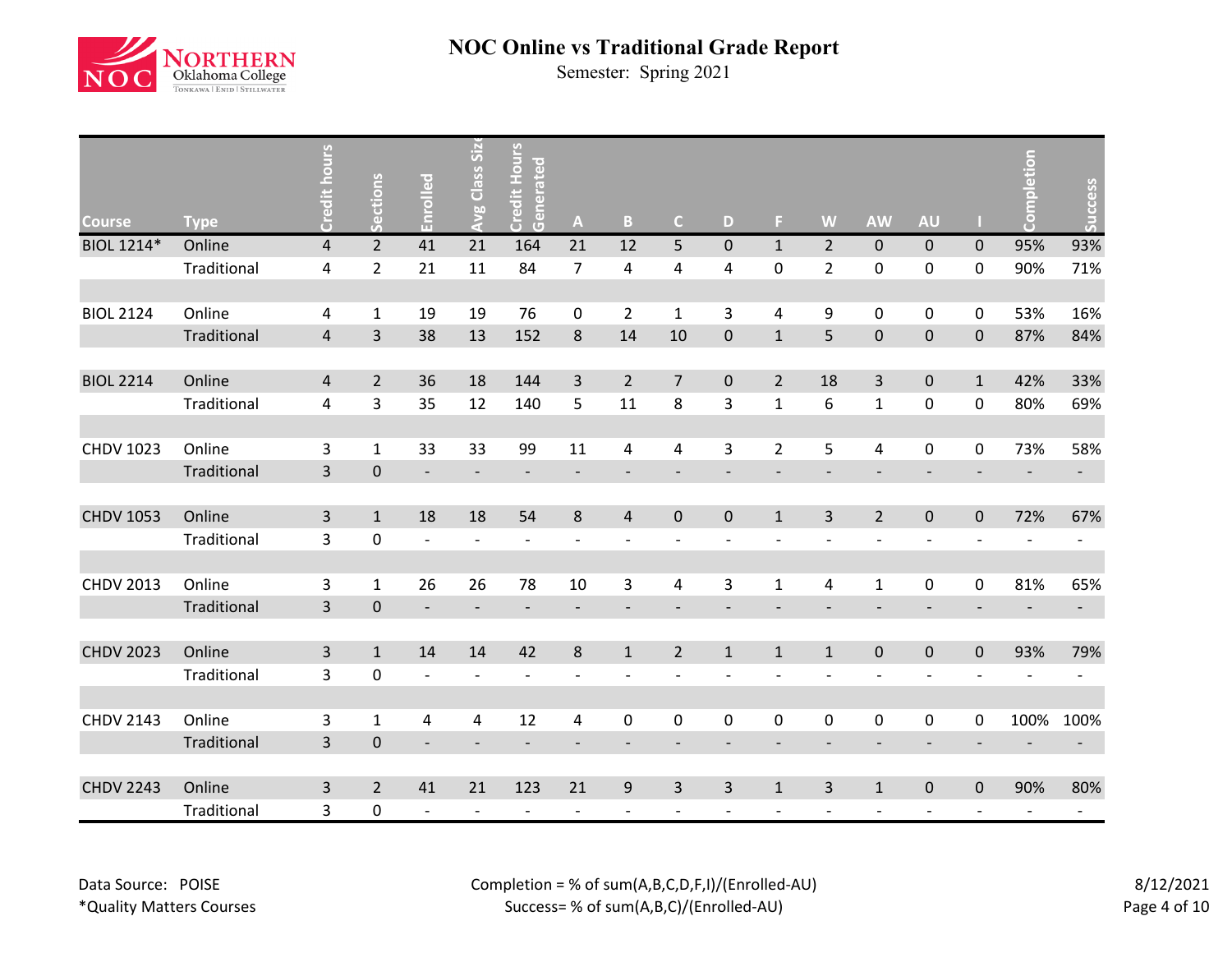

| <b>Course</b>    | <b>Type</b> | <b>Sunou</b><br>Credit  | Sections       | Enrolled                 | Class Siz<br>Avg         | Credit Hours<br>Generated | $\boldsymbol{\mathsf{A}}$ | B                        | $\mathsf{C}$   | D                        | F.             | W                            | <b>AW</b>                | <b>AU</b>           |                          | etior<br>ပိ              | <b>Success</b> |
|------------------|-------------|-------------------------|----------------|--------------------------|--------------------------|---------------------------|---------------------------|--------------------------|----------------|--------------------------|----------------|------------------------------|--------------------------|---------------------|--------------------------|--------------------------|----------------|
| <b>CHDV 2313</b> | Online      | 3                       | $\mathbf{1}$   | 26                       | 26                       | 78                        | 16                        | $\overline{\mathbf{4}}$  | $\overline{4}$ | $\mathbf{0}$             | $\mathbf{1}$   | $\mathbf 0$                  | $\mathbf 1$              | $\mathbf 0$         | $\Omega$                 | 96%                      | 92%            |
|                  | Traditional | 3                       | 0              | $\blacksquare$           |                          | $\overline{a}$            | $\overline{a}$            | $\overline{a}$           |                | $\overline{a}$           |                | $\overline{a}$               | $\overline{\phantom{m}}$ |                     |                          | $\overline{a}$           |                |
|                  |             |                         |                |                          |                          |                           |                           |                          |                |                          |                |                              |                          |                     |                          |                          |                |
| <b>CHEM 1014</b> | Online      | 4                       | 1              | 15                       | 15                       | 60                        | 4                         | $\overline{2}$           | 4              | 4                        | $\mathbf{1}$   | 0                            | 0                        | 0                   | 0                        | 100%                     | 67%            |
|                  | Traditional | 4                       | $\mathbf{1}$   | 12                       | 12                       | 48                        | $\overline{4}$            | $\overline{2}$           | 4              | $\mathbf 0$              | $\mathbf 0$    | $\overline{2}$               | $\pmb{0}$                | $\pmb{0}$           | $\mathbf 0$              | 83%                      | 83%            |
|                  |             |                         |                |                          |                          |                           |                           |                          |                |                          |                |                              |                          |                     |                          |                          |                |
| <b>CHEM 1315</b> | Online      | 5                       | $\overline{2}$ | 25                       | 13                       | 125                       | $\pmb{0}$                 | $\overline{\mathbf{3}}$  | 8              | 3                        | $\overline{2}$ | $6\,$                        | $\mathsf{3}$             | $\mathsf{O}\xspace$ | $\pmb{0}$                | 64%                      | 44%            |
|                  | Traditional | 5                       | 5              | 112                      | 22                       | 560                       | 24                        | 32                       | 18             | 3                        | 3              | 24                           | 3                        | $\pmb{0}$           | 5                        | 76%                      | 69%            |
|                  |             |                         |                |                          |                          |                           |                           |                          |                |                          |                |                              |                          |                     |                          |                          |                |
| <b>CMSC 1113</b> | Online      | 3                       | $\overline{2}$ | 58                       | 29                       | 174                       | 19                        | 15                       | 12             | 3                        | $\overline{2}$ | $\mathsf{3}$                 | 4                        | $\boldsymbol{0}$    | 0                        | 88%                      | 79%            |
|                  | Traditional | $\overline{\mathbf{3}}$ | $\mathbf{1}$   | 16                       | 16                       | 48                        | 5                         | 5                        | $\overline{4}$ | $\mathbf 0$              | $\mathbf{1}$   | $\mathbf{1}$                 | $\pmb{0}$                | $\pmb{0}$           | $\overline{0}$           | 94%                      | 88%            |
|                  |             |                         |                |                          |                          |                           |                           |                          |                |                          |                |                              |                          |                     |                          |                          |                |
| CMSC 2123*       | Online      | 3                       | $\mathbf{1}$   | 27                       | 27                       | 81                        | 5                         | 8                        | $\overline{7}$ | $\overline{2}$           | $\overline{2}$ | $\overline{2}$               | $\mathbf 1$              | $\pmb{0}$           | $\pmb{0}$                | 89%                      | 74%            |
|                  | Traditional | 3                       | 3              | 36                       | 12                       | 108                       | 19                        | $\overline{7}$           | $\overline{2}$ | $\mathbf{1}$             | $\mathbf{1}$   | $\overline{4}$               | $\overline{2}$           | 0                   | 0                        | 83%                      | 78%            |
|                  |             |                         |                |                          |                          |                           |                           |                          |                |                          |                |                              |                          |                     |                          |                          |                |
| <b>COMM 1713</b> | Online      | 3                       | $\overline{2}$ | 50                       | 25                       | 150                       | 26                        | $\overline{7}$           | $\pmb{4}$      | 4                        | 3              | $\overline{4}$               | $\overline{2}$           | $\mathsf{O}$        | 0                        | 88%                      | 74%            |
|                  | Traditional | 3                       | 12             | 133                      | 11                       | 399                       | 94                        | 22                       | $\overline{a}$ | $\mathbf{1}$             | 6              | 5                            | $\mathbf{1}$             | $\pmb{0}$           | $\mathbf 0$              | 95%                      | 90%            |
|                  |             |                         |                |                          |                          |                           |                           |                          |                |                          |                |                              |                          |                     |                          |                          |                |
| <b>CRMJ 1113</b> | Online      | 3                       | $\mathbf{1}$   | 28                       | 28                       | 84                        | $11\,$                    | 6                        | $\overline{2}$ | $\mathbf{1}$             | 3              | 5                            | $\pmb{0}$                | $\pmb{0}$           | $\mathbf 0$              | 82%                      | 68%            |
|                  | Traditional | 3                       | $\mathbf{1}$   | 23                       | 23                       | 69                        | 9                         | 6                        | 3              | $\mathbf{1}$             | 3              | $\mathbf{1}$                 | $\pmb{0}$                | 0                   | 0                        | 96%                      | 78%            |
|                  |             |                         |                |                          |                          |                           |                           |                          |                |                          |                |                              |                          |                     |                          |                          |                |
| <b>CRMJ 1223</b> | Online      | 3                       | 1              | 17                       | 17                       | 51                        | 8                         | 5                        | $\mathbf{1}$   | 0                        | $\mathbf{1}$   | $\overline{2}$               | 0                        | 0                   | 0                        | 88%                      | 82%            |
|                  | Traditional | 3                       | $\pmb{0}$      |                          |                          |                           |                           |                          |                |                          |                |                              |                          |                     |                          |                          |                |
|                  |             |                         |                |                          |                          |                           |                           |                          |                |                          |                |                              |                          |                     |                          |                          |                |
| <b>CRMJ 1523</b> | Online      | 3                       | $\mathbf{1}$   | 24                       | 24                       | 72                        | 10                        | $\overline{2}$           | 5              | $\mathbf{1}$             | $\mathbf 0$    | 6                            | $\pmb{0}$                | $\mathbf 0$         | $\mathbf 0$              | 75%                      | 71%            |
|                  | Traditional | 3                       | 0              | $\overline{\phantom{a}}$ | $\overline{\phantom{a}}$ | $\overline{\phantom{a}}$  | $\overline{\phantom{a}}$  | $\overline{\phantom{a}}$ |                | $\overline{\phantom{0}}$ | $\blacksquare$ | $\qquad \qquad \blacksquare$ | $\overline{\phantom{a}}$ | $\blacksquare$      | $\overline{\phantom{a}}$ | $\overline{\phantom{a}}$ |                |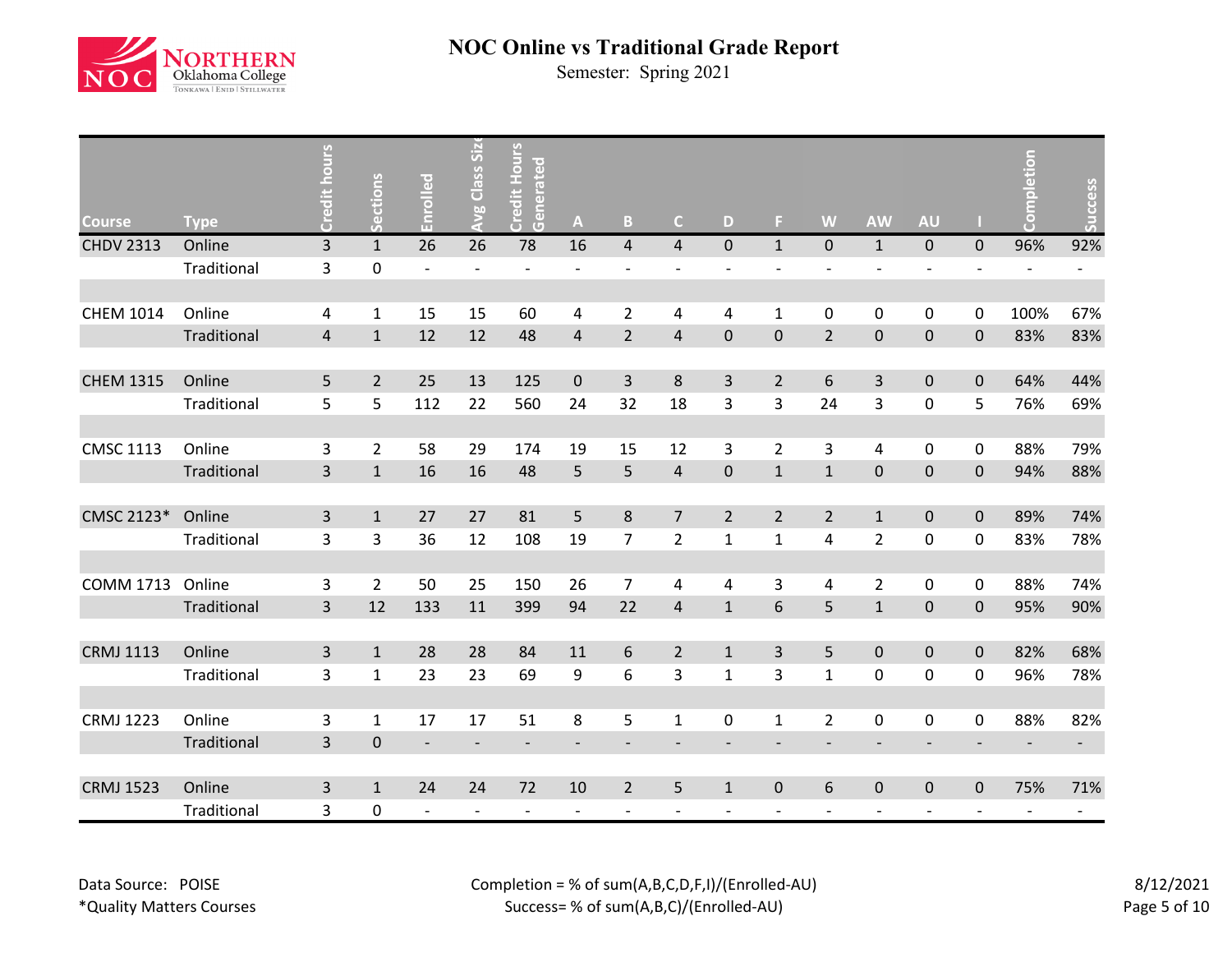

| <b>Course</b>    | <b>Type</b> | Credit hours            | ctions<br>$\overline{a}$ | Enrolled                 | <b>Avg Class Size</b>        | <b>Credit Hours</b><br>Generated | $\mathbf{A}$             | $\mathsf B$                  | $\mathsf{C}$             | D                        | F                        | W                            | <b>AW</b>                | <b>AU</b>                |             | pletion<br>ပိ | Success |
|------------------|-------------|-------------------------|--------------------------|--------------------------|------------------------------|----------------------------------|--------------------------|------------------------------|--------------------------|--------------------------|--------------------------|------------------------------|--------------------------|--------------------------|-------------|---------------|---------|
| <b>DEVS 1112</b> | Online      | $\overline{2}$          | $1\,$                    | 10                       | 10                           | 20                               | 5                        | $\mathbf 1$                  | $\pmb{0}$                | $\mathbf{1}$             | $\mathbf{1}$             | $\mathbf{1}$                 | $\mathbf{1}$             | $\mathbf 0$              | $\mathbf 0$ | 80%           | 60%     |
|                  | Traditional | $\overline{2}$          | $\mathbf{1}$             | 7                        | $\overline{7}$               | 14                               | $\overline{2}$           | 3                            | 0                        | $\mathbf 0$              | 0                        | $\overline{2}$               | $\pmb{0}$                | $\boldsymbol{0}$         | 0           | 71%           | 71%     |
|                  |             |                         |                          |                          |                              |                                  |                          |                              |                          |                          |                          |                              |                          |                          |             |               |         |
| ECON 2113*       | Online      | 3                       | $\mathbf{1}$             | 27                       | 27                           | 81                               | 15                       | 9                            | $\mathbf 0$              | 0                        | $\mathbf{1}$             | $\overline{2}$               | $\pmb{0}$                | 0                        | 0           | 93%           | 89%     |
|                  | Traditional | $\overline{\mathbf{3}}$ | $\overline{3}$           | 43                       | 14                           | 129                              | 23                       | 10                           | 5                        | $\overline{4}$           | $\pmb{0}$                | $\mathbf 1$                  | $\pmb{0}$                | $\pmb{0}$                | $\mathbf 0$ | 98%           | 88%     |
|                  |             |                         |                          |                          |                              |                                  |                          |                              |                          |                          |                          |                              |                          |                          |             |               |         |
| ECON 2123*       | Online      | 3                       | $\mathbf{1}$             | 18                       | 18                           | 54                               | $\bf 8$                  | $\overline{4}$               | $\overline{2}$           | $\mathbf 0$              | $\mathbf{1}$             | $\overline{3}$               | $\pmb{0}$                | $\pmb{0}$                | $\mathbf 0$ | 83%           | 78%     |
|                  | Traditional | 3                       | 4                        | 46                       | 12                           | 138                              | 22                       | 15                           | 6                        | $\mathbf{1}$             | $\mathbf{1}$             | $\mathbf 1$                  | $\pmb{0}$                | 0                        | 0           | 98%           | 93%     |
|                  |             |                         |                          |                          |                              |                                  |                          |                              |                          |                          |                          |                              |                          |                          |             |               |         |
| ENGL 1113*       | Online      | 3                       | 4                        | 76                       | 19                           | 228                              | 36                       | 12                           | 5                        | 3                        | 12                       | 5                            | 3                        | $\mathsf{O}\xspace$      | 0           | 89%           | 70%     |
|                  | Traditional | 3                       | 8                        | 118                      | 15                           | 354                              | 51                       | 41                           | 14                       | $\overline{2}$           | 5                        | 5                            | $\mathbf 0$              | $\pmb{0}$                | $\mathbf 0$ | 96%           | 90%     |
|                  |             |                         |                          |                          |                              |                                  |                          |                              |                          |                          |                          |                              |                          |                          |             |               |         |
| ENGL 1213*       | Online      | 3                       | 6                        | 108                      | 18                           | 324                              | 42                       | 30                           | 5                        | $\overline{4}$           | 3                        | 15                           | $\boldsymbol{9}$         | $\pmb{0}$                | $\mathbf 0$ | 78%           | 71%     |
|                  | Traditional | 3                       | 24                       | 430                      | 18                           | 1290                             | 212                      | 101                          | 43                       | 17                       | 17                       | 30                           | $10\,$                   | 0                        | 0           | 91%           | 83%     |
|                  |             |                         |                          |                          |                              |                                  |                          |                              |                          |                          |                          |                              |                          |                          |             |               |         |
| <b>ENGL 1223</b> | Online      | 3                       | $\mathbf{1}$             | 11                       | 11                           | 33                               | 8                        | $\overline{2}$               | $\mathbf{1}$             | 0                        | 0                        | $\mathbf 0$                  | $\pmb{0}$                | 0                        | 0           | 100%          | 100%    |
|                  | Traditional | 3                       | $\pmb{0}$                | $\overline{\phantom{a}}$ | $\overline{\phantom{a}}$     | $\overline{\phantom{a}}$         | $\overline{\phantom{a}}$ | $\overline{\phantom{a}}$     | $\overline{\phantom{a}}$ | $\overline{\phantom{a}}$ | $\overline{\phantom{a}}$ | $\overline{\phantom{m}}$     | $\overline{\phantom{a}}$ | $\overline{\phantom{a}}$ |             |               |         |
|                  |             |                         |                          |                          |                              |                                  |                          |                              |                          |                          |                          |                              |                          |                          |             |               |         |
| ENGL 1413*       | Online      | $\overline{3}$          | $\mathbf{1}$             | 24                       | 24                           | 72                               | 15                       | 5                            | $\mathbf{1}$             | $\mathbf{1}$             | $\pmb{0}$                | $\overline{2}$               | $\pmb{0}$                | $\mathsf{O}\xspace$      | $\mathbf 0$ | 92%           | 88%     |
|                  | Traditional | 3                       | $\overline{2}$           | 28                       | 14                           | 84                               | 18                       | $\overline{7}$               | 3                        | $\pmb{0}$                | 0                        | $\mathbf 0$                  | $\pmb{0}$                | $\pmb{0}$                | 0           | 100%          | 100%    |
|                  |             |                         |                          |                          |                              |                                  |                          |                              |                          |                          |                          |                              |                          |                          |             |               |         |
| <b>ENGL 2423</b> | Online      | 3                       | $\mathbf 1$              | 9                        | 9                            | 27                               | $\overline{7}$           | $\pmb{0}$                    | 0                        | $\pmb{0}$                | 0                        | $\overline{2}$               | $\pmb{0}$                | 0                        | 0           | 78%           | 78%     |
|                  | Traditional | $\overline{\mathbf{3}}$ | $\pmb{0}$                | $\overline{\phantom{a}}$ | $\qquad \qquad \blacksquare$ | $\overline{\phantom{a}}$         | $\overline{\phantom{a}}$ | $\qquad \qquad \blacksquare$ |                          |                          |                          | $\qquad \qquad \blacksquare$ | $\overline{\phantom{a}}$ | $\overline{\phantom{a}}$ |             |               | $\sim$  |
|                  |             |                         |                          |                          |                              |                                  |                          |                              |                          |                          |                          |                              |                          |                          |             |               |         |
| <b>ENGL 2453</b> | Online      | 3                       | $\mathbf{1}$             | 8                        | 8                            | 24                               | $\overline{7}$           | $\mathbf 1$                  | $\pmb{0}$                | $\pmb{0}$                | 0                        | $\pmb{0}$                    | $\pmb{0}$                | $\pmb{0}$                | $\mathbf 0$ | 100%          | 100%    |
|                  | Traditional | 3                       | $\mathbf{1}$             | $\overline{\phantom{a}}$ |                              |                                  |                          | -                            |                          |                          |                          |                              |                          |                          |             |               |         |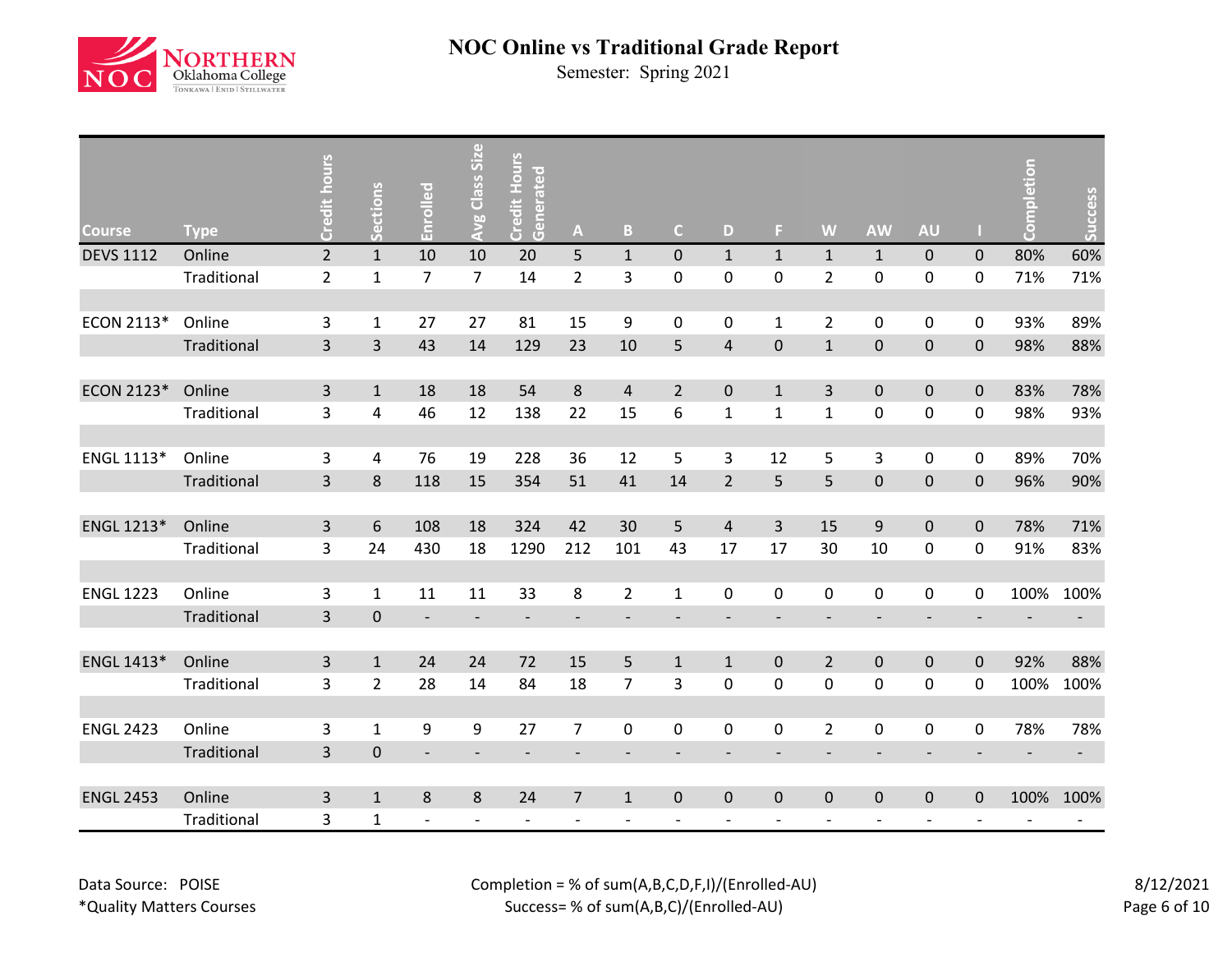

| <b>Course</b>     | <b>Type</b> | Credit hours            | Sections       | Enrolled                 | Avg Class Size           | Credit Hours<br>Generated | $\boldsymbol{\mathsf{A}}$ | B                        | $\mathsf{C}$   | D                        | F.             | W                        | <b>AW</b>                | <b>AU</b>                |                          | npletion<br>້ອ           | Success    |
|-------------------|-------------|-------------------------|----------------|--------------------------|--------------------------|---------------------------|---------------------------|--------------------------|----------------|--------------------------|----------------|--------------------------|--------------------------|--------------------------|--------------------------|--------------------------|------------|
| <b>ENGL 2883</b>  | Online      | $\overline{\mathbf{3}}$ | $\mathbf{1}$   | 11                       | 11                       | 33                        | $\overline{7}$            | $\mathbf{1}$             | $\mathbf{1}$   | $\mathbf 0$              | $\mathbf{0}$   | $\overline{2}$           | $\pmb{0}$                | $\mathbf 0$              | $\mathbf 0$              | 82%                      | 82%        |
|                   | Traditional | 3                       | $\pmb{0}$      | $\overline{\phantom{a}}$ | $\overline{\phantom{0}}$ | $\overline{a}$            | $\overline{\phantom{a}}$  | $\overline{a}$           |                | $\overline{\phantom{0}}$ |                | $\overline{a}$           | $\overline{\phantom{m}}$ | $\overline{\phantom{a}}$ | $\overline{\phantom{a}}$ | $\overline{\phantom{m}}$ |            |
|                   |             |                         |                |                          |                          |                           |                           |                          |                |                          |                |                          |                          |                          |                          |                          |            |
| <b>ESCI 1214</b>  | Online      | 4                       | 3              | 70                       | 23                       | 280                       | 24                        | 24                       | 15             | 4                        | $\overline{2}$ | $\mathbf 1$              | $\pmb{0}$                | $\pmb{0}$                | 0                        | 99%                      | 90%        |
|                   | Traditional | $\overline{4}$          | $\sqrt{4}$     | 75                       | 19                       | 300                       | 31                        | 20                       | 15             | 3                        | 5              | $\mathbf 1$              | $\mathbf 0$              | $\pmb{0}$                | $\pmb{0}$                | 99%                      | 88%        |
|                   |             |                         |                |                          |                          |                           |                           |                          |                |                          |                |                          |                          |                          |                          |                          |            |
| GEOG 2253*        | Online      | 3                       | $\mathbf{1}$   | 22                       | 22                       | 66                        | $\boldsymbol{6}$          | 3                        | $\overline{4}$ | $\overline{2}$           | 3              | $\mathbf{1}$             | 3                        | $\pmb{0}$                | $\mathbf 0$              | 82%                      | 59%        |
|                   | Traditional | 3                       | 3              | 43                       | 14                       | 129                       | 23                        | 11                       | $\overline{2}$ | 5                        | 0              | $\mathbf 1$              | $\mathbf{1}$             | 0                        | 0                        | 95%                      | 84%        |
|                   |             |                         |                |                          |                          |                           |                           |                          |                |                          |                |                          |                          |                          |                          |                          |            |
| <b>GLBL 2133</b>  | Online      | 3                       | $\mathbf{1}$   | 22                       | 22                       | 66                        | 14                        | 3                        | $\overline{2}$ | 0                        | $\mathbf{1}$   | $\overline{2}$           | 0                        | $\mathsf{O}\xspace$      | 0                        | 91%                      | 86%        |
|                   | Traditional | 3                       | $\mathbf 0$    | $\overline{\phantom{a}}$ | $\overline{\phantom{0}}$ | $\overline{\phantom{a}}$  | $\overline{\phantom{a}}$  | $\overline{\phantom{a}}$ |                | $\overline{\phantom{a}}$ |                | $\overline{\phantom{a}}$ | $\overline{\phantom{a}}$ |                          |                          | $\overline{\phantom{a}}$ | $\sim 100$ |
|                   |             |                         |                |                          |                          |                           |                           |                          |                |                          |                |                          |                          |                          |                          |                          |            |
| <b>HIST 1483</b>  | Online      | 3                       | $\overline{2}$ | 36                       | 18                       | 108                       | $\boldsymbol{9}$          | $\overline{2}$           | 6              | 6                        | 10             | 3                        | $\pmb{0}$                | $\pmb{0}$                | $\pmb{0}$                | 92%                      | 47%        |
|                   | Traditional | 3                       | 5              | 76                       | 15                       | 228                       | 22                        | 17                       | 14             | 6                        | 10             | 3                        | 4                        | 0                        | 0                        | 91%                      | 70%        |
|                   |             |                         |                |                          |                          |                           |                           |                          |                |                          |                |                          |                          |                          |                          |                          |            |
| HIST 1493*        | Online      | 3                       | 3              | 86                       | 29                       | 258                       | 24                        | 23                       | 12             | 8                        | 12             | $\overline{7}$           | 0                        | $\mathsf{O}\xspace$      | 0                        | 92%                      | 69%        |
|                   | Traditional | 3                       | 10             | 199                      | 20                       | 597                       | 64                        | 38                       | 32             | 12                       | 26             | 25                       | $\overline{2}$           | $\pmb{0}$                | $\mathbf 0$              | 86%                      | 67%        |
|                   |             |                         |                |                          |                          |                           |                           |                          |                |                          |                |                          |                          |                          |                          |                          |            |
| HLTH 1113*        | Online      | 3                       | 4              | 89                       | 22                       | 267                       | 28                        | 24                       | 17             | $\overline{4}$           | $\overline{4}$ | $9\,$                    | 3                        | $\mathbf 0$              | $\pmb{0}$                | 87%                      | 78%        |
|                   | Traditional | 3                       | $\mathbf{1}$   | 12                       | 12                       | 36                        | 4                         | 5                        | 3              | $\mathbf 0$              | 0              | $\mathbf 0$              | $\pmb{0}$                | $\pmb{0}$                | 0                        | 100%                     | 100%       |
|                   |             |                         |                |                          |                          |                           |                           |                          |                |                          |                |                          |                          |                          |                          |                          |            |
| HPET 1223*        | Online      | 3                       | $\overline{2}$ | 30                       | 15                       | 90                        | 10                        | 6                        | 5              | $\overline{2}$           | 0              | $\overline{2}$           | 5                        | $\pmb{0}$                | 0                        | 77%                      | 70%        |
|                   | Traditional | $\overline{\mathbf{3}}$ | $\overline{2}$ | 20                       | $10\,$                   | 60                        | 14                        | 5                        | $\mathbf 1$    | $\pmb{0}$                | $\mathbf 0$    | $\pmb{0}$                | $\pmb{0}$                | $\pmb{0}$                | $\mathbf 0$              | 100%                     | 100%       |
|                   |             |                         |                |                          |                          |                           |                           |                          |                |                          |                |                          |                          |                          |                          |                          |            |
| <b>HUMN 2113*</b> | Online      | 3                       | $\overline{2}$ | 35                       | 18                       | 105                       | 15                        | 8                        | 4              | $\mathbf{1}$             | 3              | $\overline{4}$           | $\pmb{0}$                | $\pmb{0}$                | $\Omega$                 | 89%                      | 77%        |
|                   | Traditional | 3                       | $\overline{2}$ | 36                       | 18                       | 108                       | 22                        | 9                        | 3              | $\overline{2}$           | 0              | 0                        | $\pmb{0}$                | 0                        | 0                        | 100%                     | 94%        |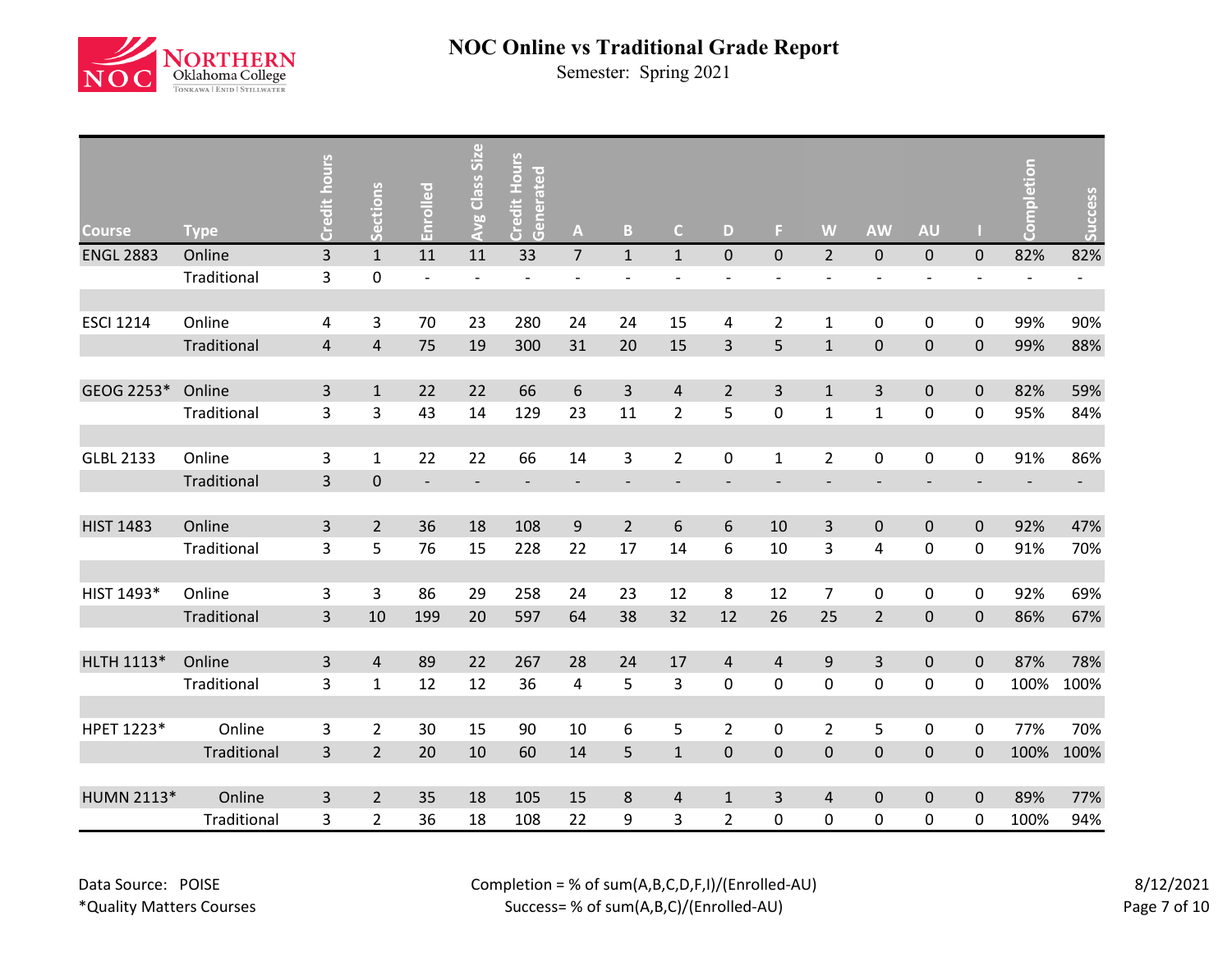

| <b>Course</b>    | <b>Type</b> | <b>Credit hours</b>     | ections        | <u>공</u><br>Enroll       | Avg Class Size           | Credit Hours<br>Generated | $\mathbf{A}$             | B.                       | $\mathsf{C}$             | D                            | F.             | W                            | <b>AW</b>                | <b>AU</b>                |                | etion<br>g               | Success    |
|------------------|-------------|-------------------------|----------------|--------------------------|--------------------------|---------------------------|--------------------------|--------------------------|--------------------------|------------------------------|----------------|------------------------------|--------------------------|--------------------------|----------------|--------------------------|------------|
| <b>HUMN 2223</b> | Online      | $\overline{\mathbf{3}}$ | $\mathbf{1}$   | 24                       | 24                       | 72                        | $\pmb{0}$                | $\overline{7}$           | $\overline{7}$           | $\overline{4}$               | 3              | $\overline{3}$               | $\pmb{0}$                | $\mathbf 0$              | $\mathbf{0}$   | 88%                      | 58%        |
|                  | Traditional | 3                       | $\mathbf 1$    | 10                       | 10                       | 30                        | $\mathbf{1}$             | $\mathbf 1$              | 3                        | $\mathbf{1}$                 | $\mathbf{1}$   | $\overline{2}$               | $\mathbf{1}$             | $\pmb{0}$                | 0              | 70%                      | 50%        |
|                  |             |                         |                |                          |                          |                           |                          |                          |                          |                              |                |                              |                          |                          |                |                          |            |
| <b>LANG 1125</b> | Online      | 5                       | $\mathbf{1}$   | 13                       | 13                       | 65                        | $\overline{7}$           | 0                        | $\mathbf{1}$             | 0                            | 4              | $\mathbf{1}$                 | 0                        | 0                        | 0              | 92%                      | 62%        |
|                  | Traditional | 5                       | $\pmb{0}$      | $\overline{\phantom{a}}$ | $\qquad \qquad -$        | $\overline{\phantom{a}}$  | $\overline{\phantom{a}}$ | $\qquad \qquad -$        |                          | $\qquad \qquad \blacksquare$ |                | $\qquad \qquad \blacksquare$ | $\overline{\phantom{a}}$ | $\overline{\phantom{a}}$ |                | $\overline{\phantom{a}}$ | $\sim 100$ |
| <b>LANG 1235</b> | Online      | 5                       | $\mathbf{1}$   | 5                        | 5                        | 25                        | $\overline{4}$           | $\pmb{0}$                | $\mathbf 0$              | $\mathbf 0$                  | $\mathbf 0$    | $\mathbf{1}$                 | $\pmb{0}$                | $\pmb{0}$                | $\Omega$       | 80%                      | 80%        |
|                  | Traditional | 5                       | 0              | $\overline{\phantom{a}}$ | $\overline{\phantom{a}}$ | $\overline{\phantom{m}}$  |                          | $\overline{\phantom{a}}$ | $\overline{\phantom{a}}$ | ٠                            |                | $\overline{a}$               | $\overline{\phantom{a}}$ | $\overline{\phantom{a}}$ | $\overline{a}$ | $\overline{\phantom{a}}$ |            |
|                  |             |                         |                |                          |                          |                           |                          |                          |                          |                              |                |                              |                          |                          |                |                          |            |
| <b>MATH 0123</b> | Online      | 3                       | $\mathbf{1}$   | 17                       | 17                       | 51                        | $\overline{7}$           | 4                        | 0                        | 4                            | 0              | $\overline{2}$               | 0                        | 0                        | 0              | 88%                      | 65%        |
|                  | Traditional | 3                       | $\overline{4}$ | 43                       | 11                       | 129                       | $\overline{7}$           | 9                        | 5                        | $\overline{7}$               | $\overline{7}$ | 3                            | $\overline{\mathbf{4}}$  | $\mathbf 0$              | $\mathbf 1$    | 86%                      | 50%        |
|                  |             |                         |                |                          |                          |                           |                          |                          |                          |                              |                |                              |                          |                          |                |                          |            |
| <b>MATH 1483</b> | Online      | $\overline{3}$          | $\overline{2}$ | 50                       | 25                       | 150                       | 10                       | 9                        | 13                       | $\overline{3}$               | $\overline{4}$ | 10                           | $\mathbf{1}$             | $\pmb{0}$                | $\mathbf 0$    | 78%                      | 64%        |
|                  | Traditional | 3                       | 13             | 193                      | 15                       | 579                       | 44                       | 59                       | 33                       | 13                           | 5              | 32                           | $\overline{7}$           | $\pmb{0}$                | 0              | 80%                      | 70%        |
|                  |             |                         |                |                          |                          |                           |                          |                          |                          |                              |                |                              |                          |                          |                |                          |            |
| MATH 1493*       | Online      | 3                       | $\mathbf{1}$   | 22                       | 22                       | 66                        | 5                        | 5                        | 8                        | $\mathbf{1}$                 | 0              | $\mathbf{1}$                 | $\overline{2}$           | 0                        | 0              | 86%                      | 82%        |
|                  | Traditional | 3                       | $\overline{4}$ | 26                       | $\overline{7}$           | 78                        | 12                       | 5                        | $\mathbf 1$              | $\overline{4}$               | $\overline{3}$ | $\mathbf 1$                  | $\pmb{0}$                | $\pmb{0}$                | $\mathbf 0$    | 96%                      | 69%        |
| MATH 1513*       | Online      | 3                       | 3              | 54                       | 18                       | 162                       | 13                       | 16                       | 8                        | $\overline{3}$               | $\overline{3}$ | 11                           | $\pmb{0}$                | $\mathbf 0$              | $\mathbf 0$    | 80%                      | 69%        |
|                  | Traditional | 3                       | 14             | 181                      | 13                       | 543                       | 22                       | 34                       | 41                       | 11                           | 10             | 51                           | 11                       | 0                        | $\mathbf{1}$   | 66%                      | 54%        |
|                  |             |                         |                |                          |                          |                           |                          |                          |                          |                              |                |                              |                          |                          |                |                          |            |
| MATH 2023*       | Online      | 3                       | 4              | 92                       | 23                       | 276                       | 23                       | 28                       | 14                       | 5                            | 8              | 10                           | 4                        | $\pmb{0}$                | 0              | 85%                      | 71%        |
|                  | Traditional | 3                       | 10             | 147                      | 15                       | 441                       | 64                       | 28                       | 19                       | 8                            | $\overline{4}$ | 21                           | 3                        | $\pmb{0}$                | $\mathbf 0$    | 84%                      | 76%        |
|                  |             |                         |                |                          |                          |                           |                          |                          |                          |                              |                |                              |                          |                          |                |                          |            |
| <b>MKTG 2143</b> | Online      | 3                       | $\mathbf{1}$   | 24                       | 24                       | 72                        | $\overline{7}$           | 9                        | 6                        | $\mathbf 0$                  | $\mathbf 0$    | $\mathbf{1}$                 | $\mathbf{1}$             | $\pmb{0}$                | $\mathbf 0$    | 92%                      | 92%        |
|                  | Traditional | 3                       | 0              | $\overline{\phantom{a}}$ |                          |                           |                          |                          |                          |                              |                |                              |                          |                          |                |                          |            |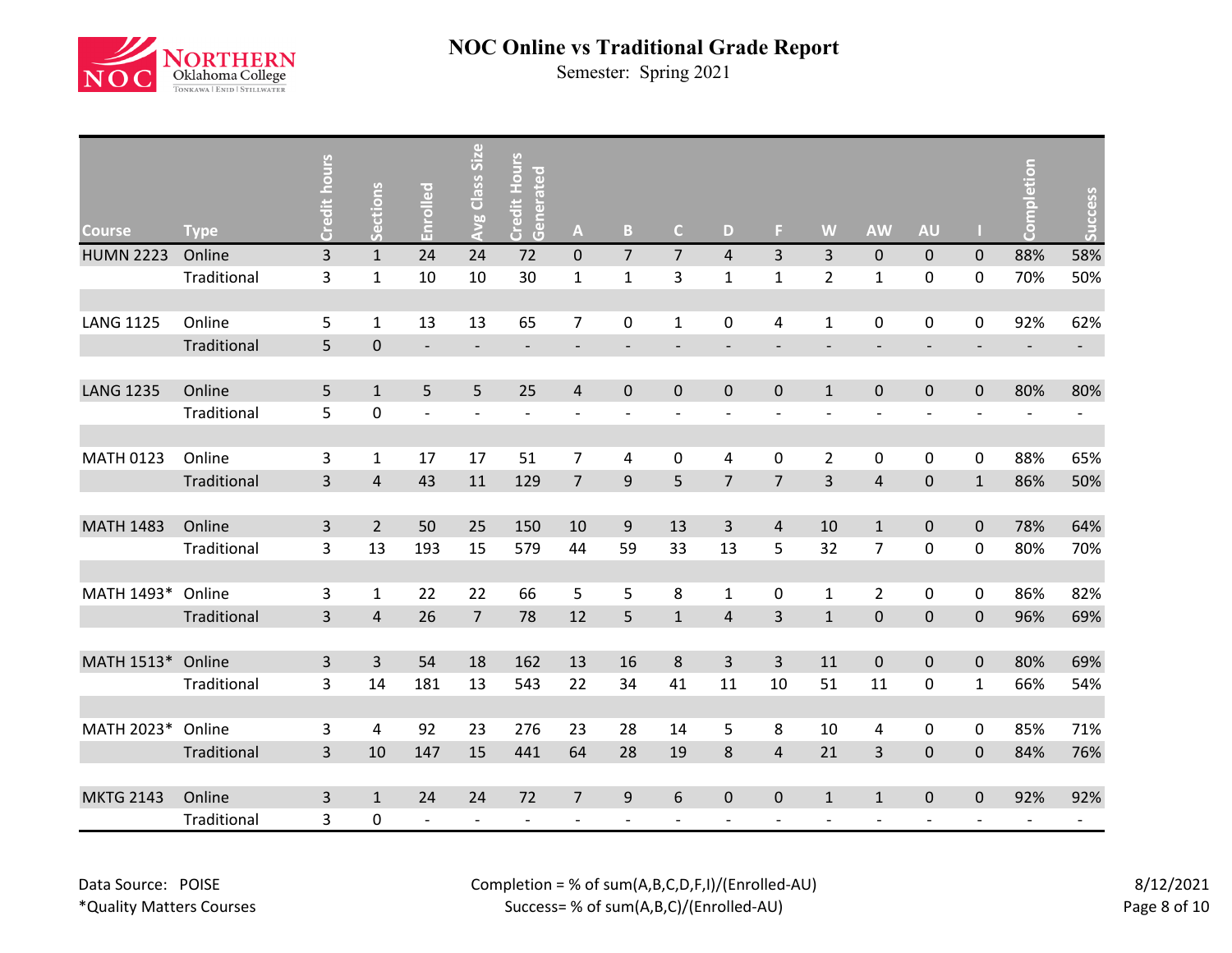

| <b>Course</b>     | <b>Type</b> | Credit hours            | ections        | Enrolled                 | Avg Class Size           | <b>Credit Hours</b><br>Generated | $\mathbf{A}$             | $\mathbf{B}$                 | $\mathsf{C}$   | D                        | F.                           | W                        | <b>AW</b>                | <b>AU</b>                |              | pletion<br>e, | Success |
|-------------------|-------------|-------------------------|----------------|--------------------------|--------------------------|----------------------------------|--------------------------|------------------------------|----------------|--------------------------|------------------------------|--------------------------|--------------------------|--------------------------|--------------|---------------|---------|
| <b>MUSC 1113</b>  | Online      | 3                       | $\overline{2}$ | 61                       | 31                       | 183                              | 28                       | 10                           | $\overline{4}$ | 8                        | 6                            | $\overline{3}$           | $\overline{2}$           | $\pmb{0}$                | $\mathbf{0}$ | 92%           | 69%     |
|                   | Traditional | 3                       | 4              | 68                       | 17                       | 204                              | 36                       | 19                           | $\overline{7}$ | 4                        | $\mathbf{1}$                 | $\mathbf{1}$             | $\pmb{0}$                | 0                        | 0            | 99%           | 91%     |
|                   |             |                         |                |                          |                          |                                  |                          |                              |                |                          |                              |                          |                          |                          |              |               |         |
| <b>NURS 1113</b>  | Online      | 3                       | $\mathbf 1$    | 5                        | 5                        | 15                               | $\overline{2}$           | $\mathbf{1}$                 | $\overline{2}$ | 0                        | 0                            | $\mathbf 0$              | 0                        | 0                        | 0            | 100%          | 100%    |
|                   | Traditional | $\overline{\mathbf{3}}$ | $\pmb{0}$      | $\overline{\phantom{a}}$ | $\overline{\phantom{a}}$ | $\overline{\phantom{a}}$         | $\overline{\phantom{a}}$ | $\qquad \qquad \blacksquare$ | $\overline{a}$ | $\overline{\phantom{a}}$ | $\qquad \qquad \blacksquare$ | $\overline{\phantom{a}}$ | $\overline{\phantom{a}}$ | $\overline{\phantom{a}}$ |              |               |         |
|                   |             |                         |                |                          |                          |                                  |                          |                              |                |                          |                              |                          |                          |                          |              |               |         |
| <b>NUTR 2123*</b> | Online      | 3                       | $\overline{2}$ | 53                       | 27                       | 159                              | 29                       | 10                           | 6              | $\mathbf{1}$             | 3                            | 3                        | $\mathbf{1}$             | $\pmb{0}$                | $\mathbf 0$  | 92%           | 85%     |
|                   | Traditional | 3                       | $\overline{2}$ | 20                       | 10                       | 60                               | 8                        | 5                            | $\mathbf{1}$   | $\mathbf{1}$             | 0                            | 3                        | $\overline{2}$           | 0                        | $\mathbf 0$  | 75%           | 70%     |
|                   |             |                         |                |                          |                          |                                  |                          |                              |                |                          |                              |                          |                          |                          |              |               |         |
| <b>ORNT 1101</b>  | Online      | 1                       | 3              | 75                       | 25                       | 75                               | 36                       | 13                           | 8              | $\overline{2}$           | $\overline{2}$               | 6                        | 8                        | 0                        | 0            | 81%           | 76%     |
|                   | Traditional | $\mathbf 1$             | 6              | 73                       | 12                       | 73                               | 35                       | 9                            | 11             | $\overline{4}$           | $\overline{2}$               | 8                        | $\sqrt{4}$               | $\pmb{0}$                | $\mathbf 0$  | 84%           | 75%     |
|                   |             |                         |                |                          |                          |                                  |                          |                              |                |                          |                              |                          |                          |                          |              |               |         |
| PHIL 2213*        | Online      | 3                       | $\overline{3}$ | 84                       | 28                       | 252                              | 55                       | 10                           | 8              | $\overline{2}$           | $\overline{4}$               | $\overline{4}$           | $\pmb{0}$                | $\pmb{0}$                | $\mathbf{1}$ | 95%           | 88%     |
|                   | Traditional | 3                       | $\mathbf{1}$   | 10                       | 10                       | 30                               | 3                        | $\mathbf 1$                  | $\mathbf{1}$   | 0                        | $\overline{2}$               | $\overline{2}$           | $\mathbf{1}$             | 0                        | 0            | 70%           | 50%     |
|                   |             |                         |                |                          |                          |                                  |                          |                              |                |                          |                              |                          |                          |                          |              |               |         |
| <b>PHIL 2223</b>  | Online      | 3                       | 3              | 62                       | 21                       | 186                              | 34                       | 12                           | $\mathbf{1}$   | 1                        | $\overline{2}$               | 5                        | $\overline{7}$           | 0                        | 0            | 81%           | 76%     |
|                   | Traditional | 3                       | $\overline{4}$ | 75                       | 19                       | 225                              | 39                       | 20                           | 4              | $\overline{\mathbf{4}}$  | $\mathbf{1}$                 | $\sqrt{4}$               | 3                        | $\pmb{0}$                | $\mathbf 0$  | 91%           | 84%     |
|                   |             |                         |                |                          |                          |                                  |                          |                              |                |                          |                              |                          |                          |                          |              |               |         |
| PHSC 1114*        | Online      | $\overline{4}$          | $\mathbf{1}$   | 18                       | 18                       | 72                               | $1\,$                    | $\overline{4}$               | $\mathbf{1}$   | $\mathbf 0$              | $\overline{2}$               | $\,8\,$                  | $\overline{2}$           | $\pmb{0}$                | $\mathbf 0$  | 44%           | 33%     |
|                   | Traditional | 4                       | $\mathbf{1}$   | 13                       | 13                       | 52                               | $\overline{2}$           | 5                            | 4              | 0                        | 0                            | $\overline{2}$           | $\pmb{0}$                | 0                        | $\mathbf 0$  | 85%           | 85%     |
|                   |             |                         |                |                          |                          |                                  |                          |                              |                |                          |                              |                          |                          |                          |              |               |         |
| POLI1113*         | Online      | 3                       | 5              | 116                      | 23                       | 348                              | 22                       | 37                           | 24             | $\overline{7}$           | 12                           | 13                       | $\mathbf 1$              | 0                        | $\pmb{0}$    | 88%           | 72%     |
|                   | Traditional | 3                       | 12             | 235                      | 20                       | 705                              | 68                       | 86                           | 45             | 13                       | 9                            | $\,8\,$                  | $\boldsymbol{6}$         | $\pmb{0}$                | $\pmb{0}$    | 94%           | 85%     |
|                   |             |                         |                |                          |                          |                                  |                          |                              |                |                          |                              |                          |                          |                          |              |               |         |
| <b>PRDV 2321</b>  | Online      | $\mathbf{1}$            | $\overline{4}$ | 65                       | 16                       | 65                               | 52                       | 9                            | $\overline{2}$ | $\mathbf 0$              | $\mathbf 0$                  | $1\,$                    | $\mathbf 1$              | $\pmb{0}$                | $\mathbf 0$  | 97%           | 97%     |
|                   | Traditional | $\mathbf{1}$            | 0              | $\overline{a}$           |                          | $\overline{\phantom{a}}$         |                          |                              |                |                          |                              |                          |                          |                          |              |               |         |